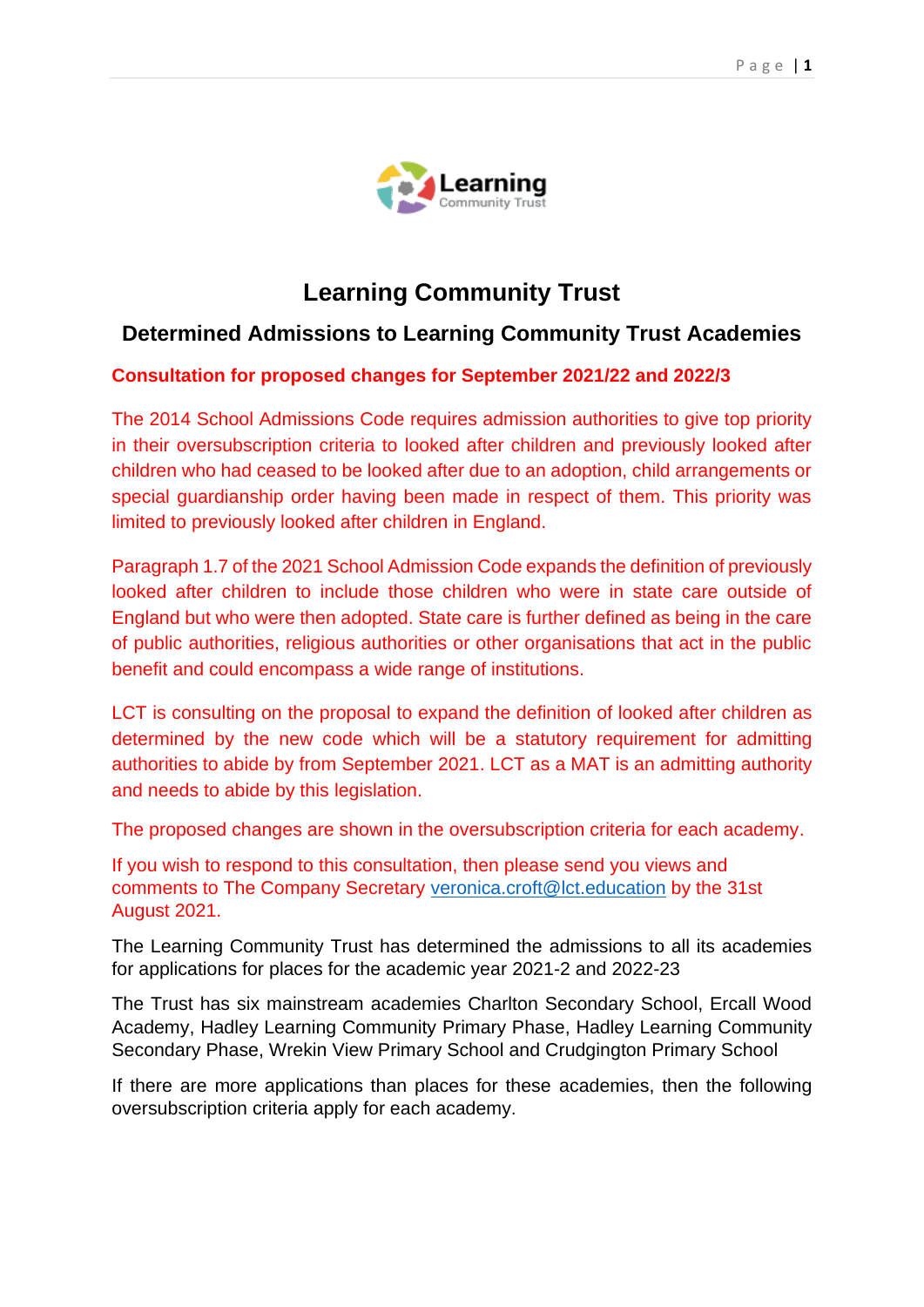# **Charlton Secondary School**

Children with an Education, Health and Care Plan which specifically names the school will be allocated places.

After which applications will be considered and in the case of oversubscribed schools the following criteria will be applied:

Determined oversubscription criteria for 2021/22 and 2022/23 for **Charlton Secondary School**

1.Those children who are or were previously looked after by Telford & Wrekin or any other local authority, children previously in state care outside of England and have ceased to be in state care as a result of being adopted **Replaced by**

#### A 'looked after child' or a child who was previously looked after but immediately after being looked after became subject to an adoption, child arrangements, or special guardianship order including those who appear to have been in state care outside of England and ceased to be in state care as a result of being adopted. A looked after child is a child who is (a) in the care of a local authority, or (b) being provided with accommodation by a local authority in the exercise of their social services functions (see the definition in Section 22(1) of the Children Act 1989).

and then:

2. Children who live in the school's defined attendance area.

If places are unavailable for all of these local children, then places will be given first to:

a) Children living in a rural community entitled to transport provided by the LA specifically for the school. Namely the villages of Roden, Poynton, High Ercall, Walton, Cotwall, Osbaston, Ellerdine, Ellerdine Heath, Eyton upon the Weald Moors, Cold Hatton, Cold Hatton Heath, Waters Upton, Great Bolas, Bolas Heath, Shirlowe, Rodington Heath, Rodington, Rodway, Crudgington, Longdon-on–Tern, Kynnersley, Preston-upon-the-Weald-Moors, Wrockwardine and Walcot, encompassing parts of the civil parishes of Bolas Magna and Ercall Magna.

b) those children who have exceptional health reasons where there is written medical evidence that admission to the school is essential for their medical wellbeing; and then

c) those children who will have on the day of admission a brother(s), sister(s), step brother(s), step sister(s),half-brother(s) or half-sister(s) living as a family at the same address and who attend the school;

d) other children living in the school's attendance area.

3. Children of staff at the school

a) where the member of staff has been employed at the school for two or more years at the time at which the application for admission to the school is made, and/or

b) the member of staff is recruited to fill a vacant post for which there is a demonstrable skill shortage.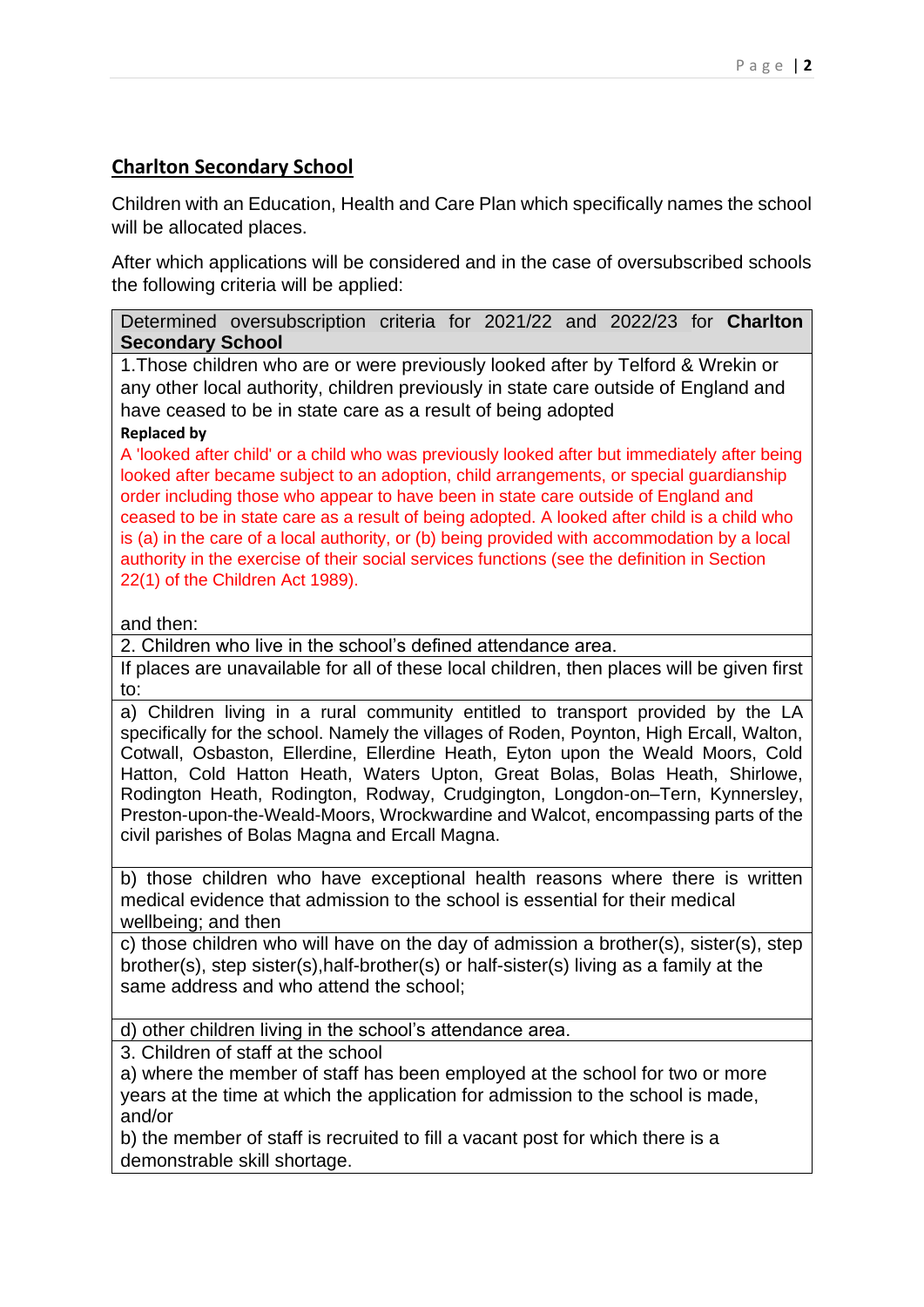4. Any places which remain available will be allocate to children living outside of the school's attendance area on the priority order a)-c).

If there are insufficient places for all children in any one category, places will be allocated on the basis of distance between home and school as measured by straight line distance with those children closest to the school having priority.

Distances are measured using the Council's computerised mapping system

# **Ercall Wood Academy**

Children with an Education, Health and Care Plan which specifically names the school will be allocated places.

After which applications will be considered and in the case of oversubscribed schools the following criteria will be applied:

|         | Determined oversubscription criteria for 2021/22 and 2022/3 for Ercall Wood |  |  |  |  |
|---------|-----------------------------------------------------------------------------|--|--|--|--|
| Academy |                                                                             |  |  |  |  |

1.Those children who are or were previously looked after by Telford & Wrekin or any other local authority, children previously in state care outside of England and have ceased to be in state care as a result of being adopted.

#### **Replaced by**

A 'looked after child' or a child who was previously looked after but immediately after being looked after became subject to an adoption, child arrangements, or special guardianship order including those who appear to have been in state care outside of England and ceased to be in state care as a result of being adopted. A looked after child is a child who is (a) in the care of a local authority, or (b) being provided with accommodation by a local authority in the exercise of their social services functions (see the definition in Section 22(1) of the Children Act 1989).

and then:

2. Children who live in the school's defined attendance area.

If places are unavailable for all of these local children, then places will be given first to:

a) those children who have exceptional health reasons where there is written medical evidence that admission to the school is essential for their medical wellbeing; and then

b) those children who will have on the day of admission a brother(s), sister(s), step brother(s), step sister(s),half-brother(s) or half-sister(s) living as a family at the same address and who attend the school;

c) other children living in the school's attendance area.

3. Children of staff at the school

a) where the member of staff has been employed at the school for two or more years at the time at which the application for admission to the school is made, and/or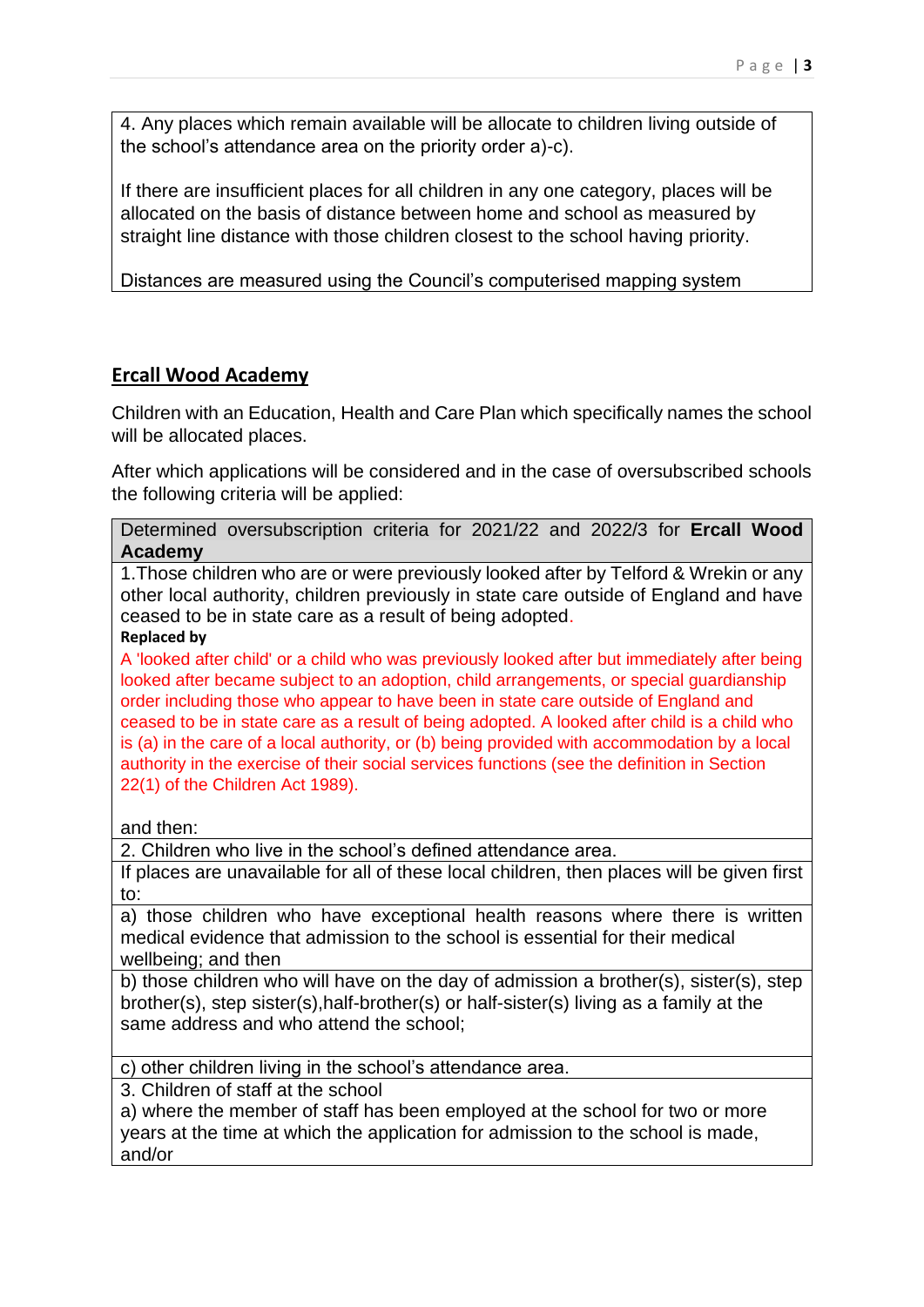b) the member of staff is recruited to fill a vacant post for which there is a demonstrable skill shortage.

4. Any places which remain available will be allocate to children living outside of the school's attendance area on the priority order 2a)-b).

If there are insufficient places for all children in any one category, places will be allocated on the basis of distance between home and school as measured by straight line distance with those children closest to the school having priority.

Distances are measured using the Council's computerised mapping system

Part of Telford Langley's attendance area is shared with Ercall Wood Academy. If one of these schools is oversubscribed with in-area applications, the places will be allocated up to the admission number in accordance with the priority order. Any parents living in the shared area who cannot be offered a place at their preferred school will then be considered 'in area' for a place at the other school in the shared area if that is one of their preferences.

Once all applicants from within the shared area to both schools have been considered, any remaining places at either school will be allocated to out of area applicants in accordance with the priority.

# **Hadley Learning Community Primary Phase**

Children with an Education, Health and Care Plan which specifically names the school will be allocated places.

After which applications will be considered and in the case of oversubscribed schools the following criteria will be applied:

Determined oversubscription criteria for 2021/22 and 2022/3 for **Hadley Learning Community Primary Phase**

1.Those children who are or were previously looked after by Telford & Wrekin or any other local authority, children previously in state care outside of England and have ceased to be in state care as a result of being adopted.

**Replaced by**

A 'looked after child' or a child who was previously looked after but immediately after being looked after became subject to an adoption, child arrangements, or special guardianship order including those who appear to have been in state care outside of England and ceased to be in state care as a result of being adopted. A looked after child is a child who is (a) in the care of a local authority, or (b) being provided with accommodation by a local authority in the exercise of their social services functions (see the definition in Section 22(1) of the Children Act 1989).

and then:

2. Children who live in the school's defined attendance area.

If places are unavailable for all of these local children, then places will be given first to: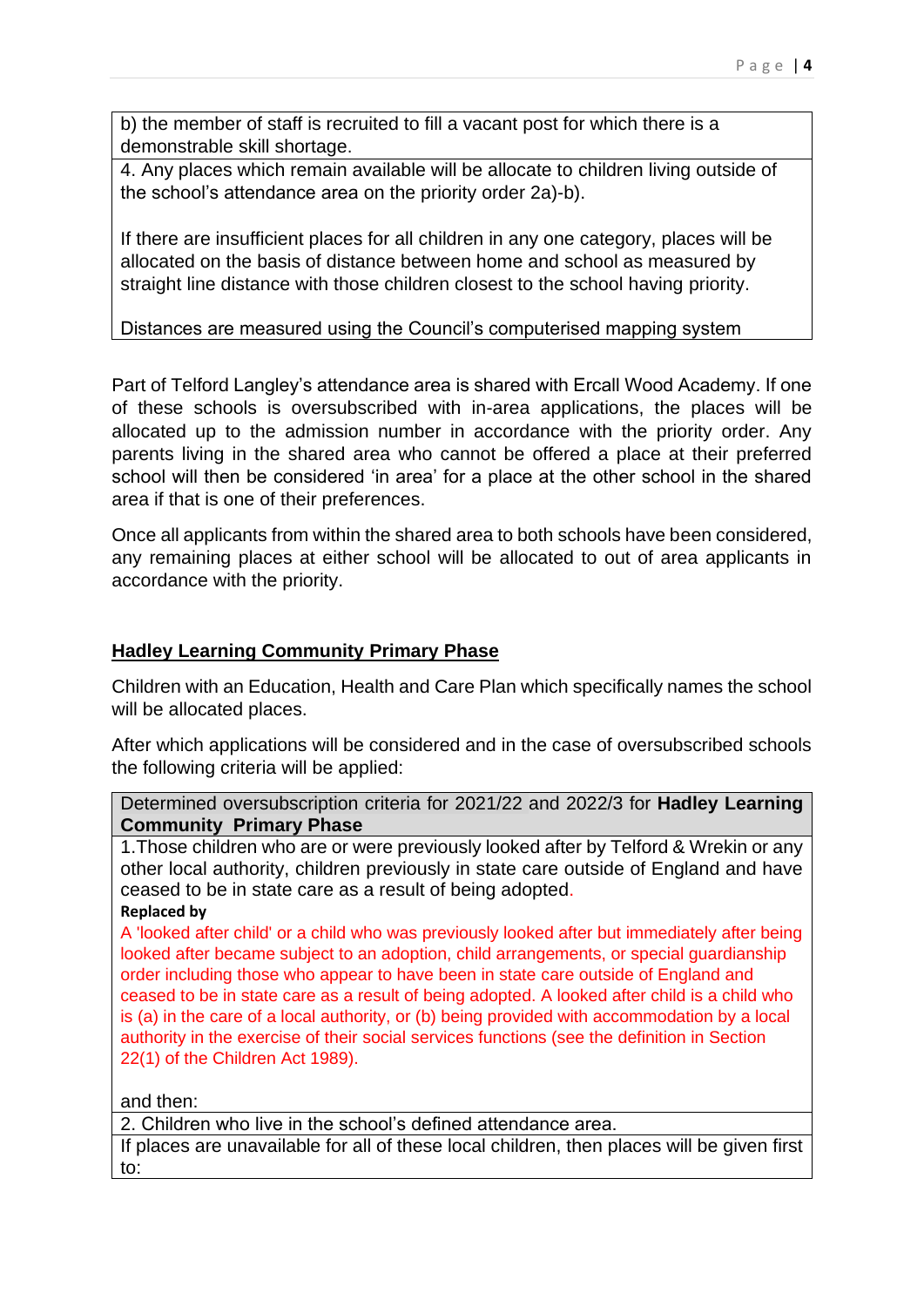a) those children who have exceptional health reasons where there is written medical evidence that admission to the school is essential for their medical wellbeing; and then

b) those children who will have on the day of admission a brother(s), sister(s), step brother(s), step sister(s),half-brother(s) or half-sister(s) living as a family at the same address and who attend the school;

c) other children living in the school's attendance area.

3. Children of staff at the school

a) where the member of staff has been employed at the school for two or more years at the time at which the application for admission to the school is made, and/or

b) the member of staff is recruited to fill a vacant post for which there is a demonstrable skill shortage.

4. Any places which remain available will be allocate to children living outside of the school's attendance area on the priority order 2a)-b).

If there are insufficient places for all children in any one category, places will be allocated on the basis of distance between home and school as measured by straight line distance with those children closest to the school having priority.

Distances are measured using the Council's computerised mapping system.

Part of Hadley Learning Community Primary School's attendance area is shared with Teagues Bridge Primary School. If one of these schools is oversubscribed with in-area applications, the places will be allocated up to the admission number in accordance with the priority order.

Any parents living in the shared area who cannot be offered a place at their preferred school will then be considered 'in area' for a place at the other school in the shared area if that is one of their preferences.

Once all applicants from within the shared area to both schools have been considered, any remaining places at either school will be allocated to out of area applicants in accordance with the priority.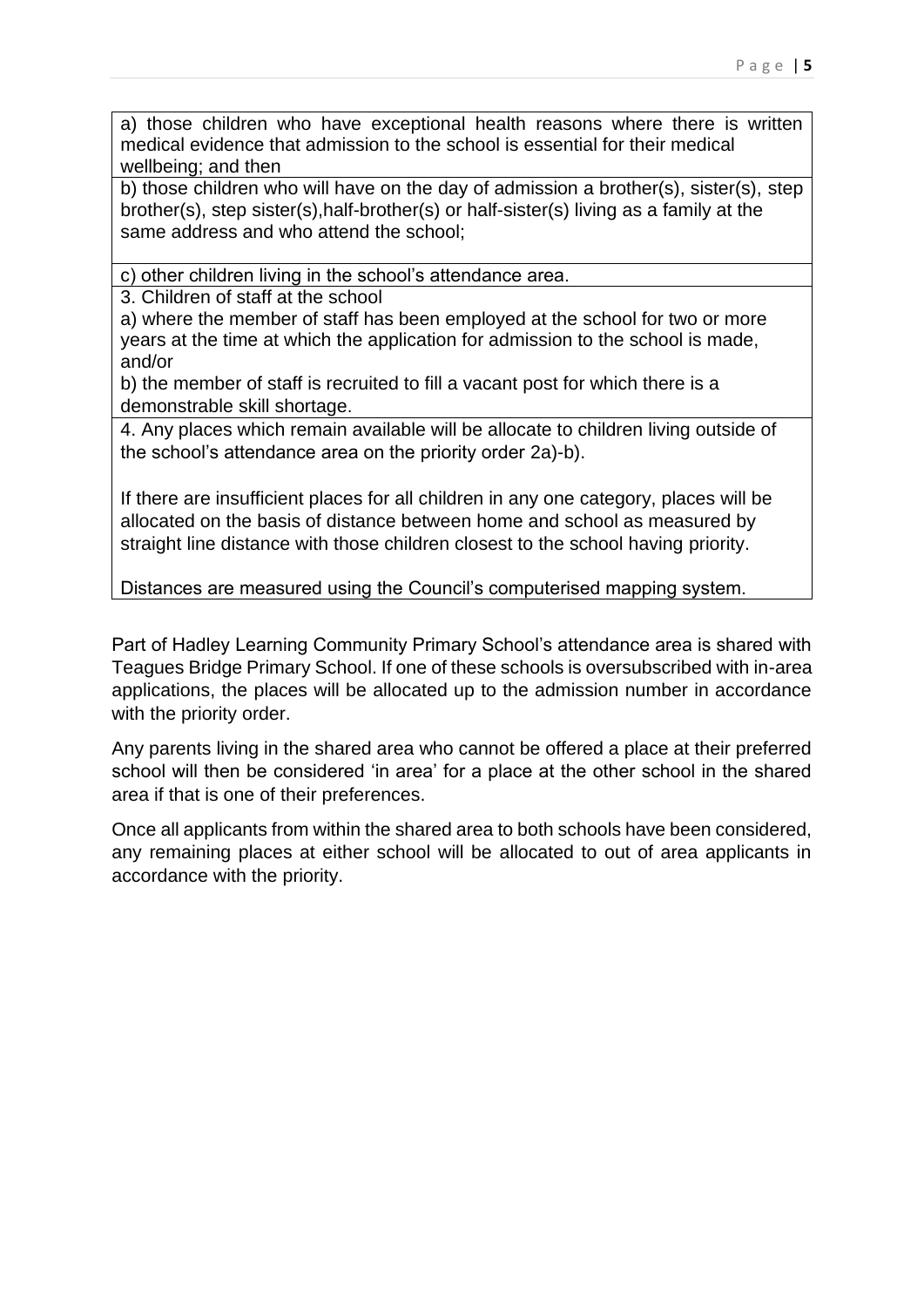### **Hadley Learning Community Secondary Phase**

Children with an Education, Health and Care Plan which specifically names the school will be allocated places.

After which applications will be considered and in the case of oversubscribed schools the following criteria will be applied:

Determined oversubscription criteria for 2021/2 and 2022/3 for **Hadley Learning Community Secondary Phase**

1.Those children who are or were previously looked after by Telford & Wrekin or any other local authority, children previously in state care outside of England and have ceased to be in state care as a result of being adopted.

#### **Replaced by**

A 'looked after child' or a child who was previously looked after but immediately after being looked after became subject to an adoption, child arrangements, or special guardianship order including those who appear to have been in state care outside of England and ceased to be in state care as a result of being adopted. A looked after child is a child who is (a) in the care of a local authority, or (b) being provided with accommodation by a local authority in the exercise of their social services functions (see the definition in Section 22(1) of the Children Act 1989).

#### and then:

2. Children who live in the school's defined attendance area.

If places are unavailable for all of these local children, then places will be given first to:

a) those children who have exceptional health reasons where there is written medical evidence that admission to the school is essential for their medical wellbeing; and then

b) those children who will have on the day of admission a brother(s), sister(s), step brother(s), step sister(s),half-brother(s) or half-sister(s) living as a family at the same address and who attend the school;

c) Those children who attended the primary school within the Learning Community for at least one academic year prior to the end of year 6

d) other children living in the school's attendance area.

3. Children of staff at the school

a) where the member of staff has been employed at the school for two or more years at the time at which the application for admission to the school is made, and/or

b) the member of staff is recruited to fill a vacant post for which there is a demonstrable skill shortage.

4. Any places which remain available will be allocate to children living outside of the school's attendance area on the priority order 2a)-c).

If there are insufficient places for all children in any one category, places will be allocated on the basis of distance between home and school as measured by straight line distance with those children closest to the school having priority. Distances are measured using the Council's computerised mapping system other children living outside of the school's attendance area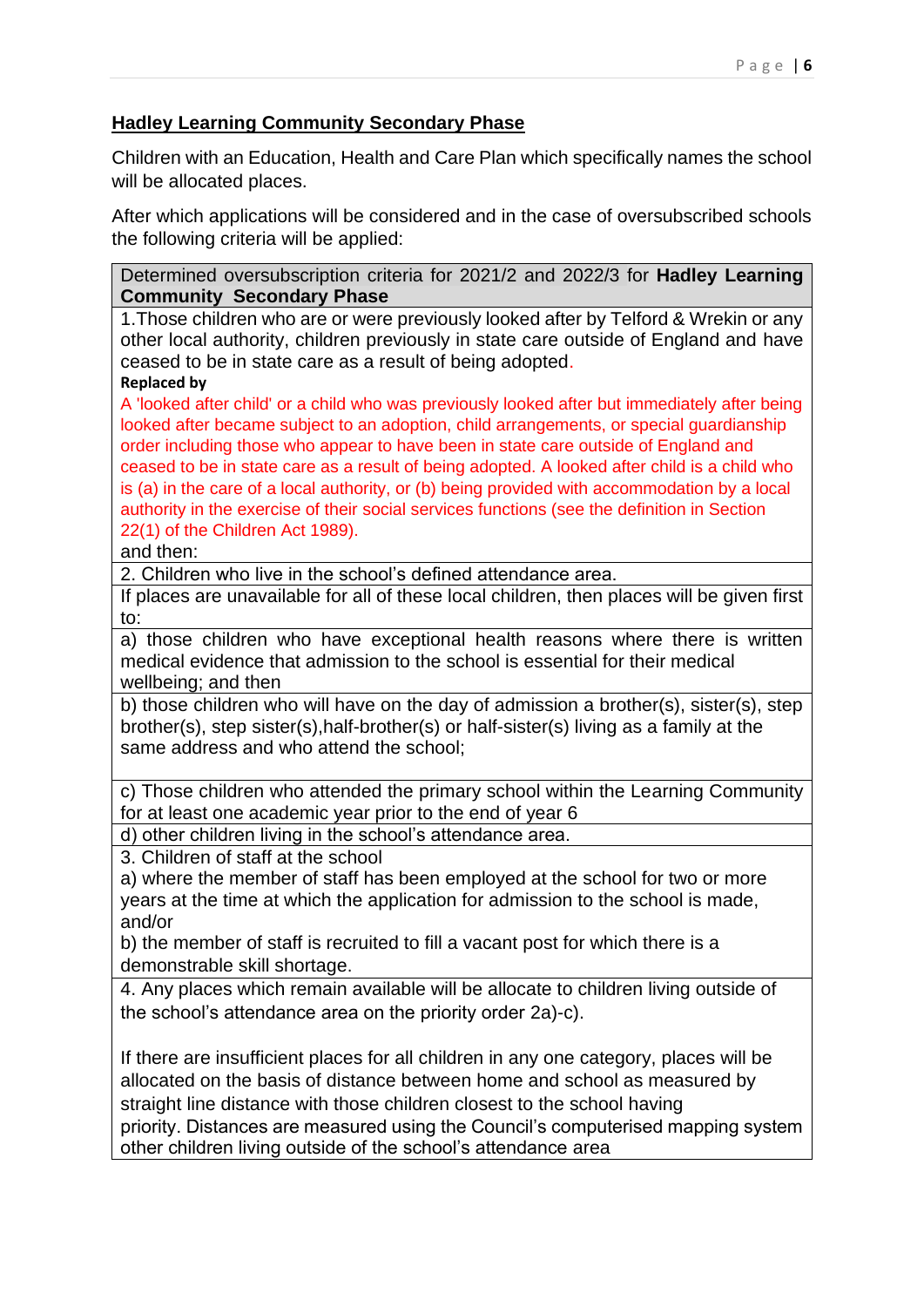## **Wrekin View Primary School**

Children with an Education, Health and Care Plan which specifically names the school will be allocated places.

After which applications will be considered and in the case of oversubscribed schools the following criteria will be applied:

Determined oversubscription criteria for 2021/22 and 2022/3 for **Wrekin View Primary School**

1.Those children who are or were previously looked after by Telford & Wrekin or any other local authority, children previously in state care outside of England and have ceased to be in state care as a result of being adopted.

#### **Replaced by**

A 'looked after child' or a child who was previously looked after but immediately after being looked after became subject to an adoption, child arrangements, or special guardianship order including those who appear to have been in state care outside of England and ceased to be in state care as a result of being adopted. A looked after child is a child who is (a) in the care of a local authority, or (b) being provided with accommodation by a local authority in the exercise of their social services functions (see the definition in Section 22(1) of the Children Act 1989).

#### and then:

2. Children who live in the school's defined attendance area.

If places are unavailable for all of these local children, then places will be given first to:

a) those children who have exceptional health reasons where there is written medical evidence that admission to the school is essential for their medical wellbeing; and then

b) those children who will have on the day of admission a brother(s), sister(s), step brother(s), step sister(s),half-brother(s) or half-sister(s) living as a family at the same address and who attend the school;

c) other children living in the school's attendance area.

3. Children of staff at the school

a) where the member of staff has been employed at the school for two or more years at the time at which the application for admission to the school is made, and/or

b) the member of staff is recruited to fill a vacant post for which there is a demonstrable skill shortage.

4. Any places which remain available will be allocate to children living outside of the school's attendance area on the priority order 2a)-b).

If there are insufficient places for all children in any one category, places will be allocated on the basis of distance between home and school as measured by straight line distance with those children closest to the school having priority.

Distances are measured using the Council's computerised mapping system.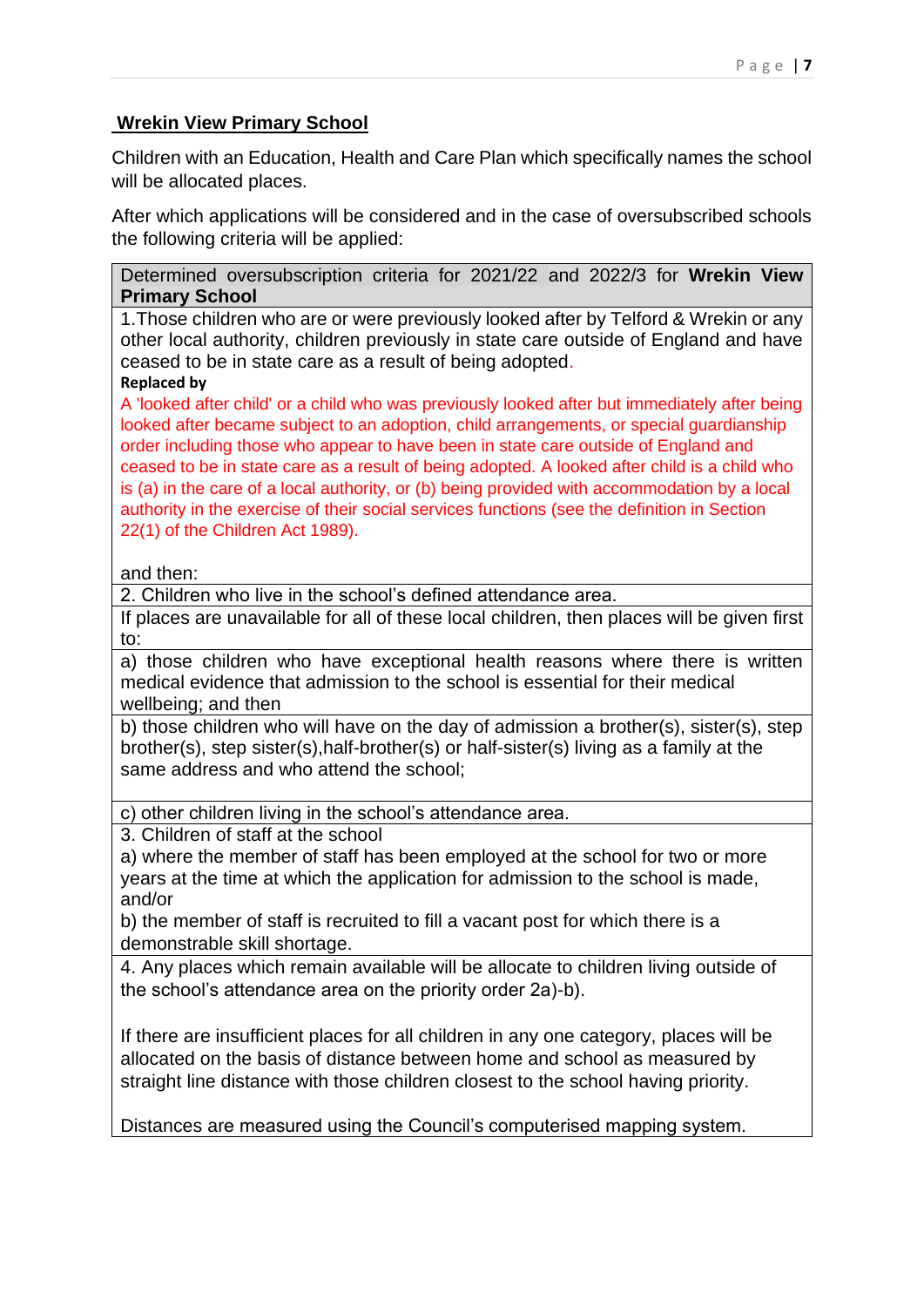# **Crudgington Primary School**

Children with an Education, Health and Care Plan which specifically names the school will be allocated places.

After which applications will be considered and in the case of oversubscribed schools the following criteria will apply:

Determined oversubscription criteria for 2021/22 and 2022/3 for **Hadley Learning Community Primary Phase**

1.Those children who are or were previously looked after by Telford & Wrekin or any other local authority, children previously in state care outside of England and have ceased to be in state care as a result of being adopted.

#### **Replaced by**

A 'looked after child' or a child who was previously looked after but immediately after being looked after became subject to an adoption, child arrangements, or special guardianship order including those who appear to have been in state care outside of England and ceased to be in state care as a result of being adopted. A looked after child is a child who is (a) in the care of a local authority, or (b) being provided with accommodation by a local authority in the exercise of their social services functions (see the definition in Section 22(1) of the Children Act 1989).

#### and then:

2. Children who live in the school's defined attendance area.

If places are unavailable for all of these local children, then places will be given first to:

a) those children who have exceptional health reasons where there is written medical evidence that admission to the school is essential for their medical wellbeing; and then

b) those children who will have on the day of admission a brother(s), sister(s), step brother(s), step sister(s),half-brother(s) or half-sister(s) living as a family at the same address and who attend the school;

c) Pupils in receipt of Early Years Premium or Pupil Premium at the point of submitting the application request

d) other children living in the school's attendance area.

3. Children of staff at the school

a) where the member of staff has been employed at the school for two or more years at the time at which the application for admission to the school is made, and/or

b) the member of staff is recruited to fill a vacant post for which there is a demonstrable skill shortage.

4. Any places which remain available will be allocate to children living outside of the school's attendance area on the priority order 2a)-b).

If there are insufficient places for all children in any one category, places will be allocated on the basis of distance between home and school as measured by straight line distance with those children closest to the school having priority.

Distances are measured using the Council's computerised mapping system.